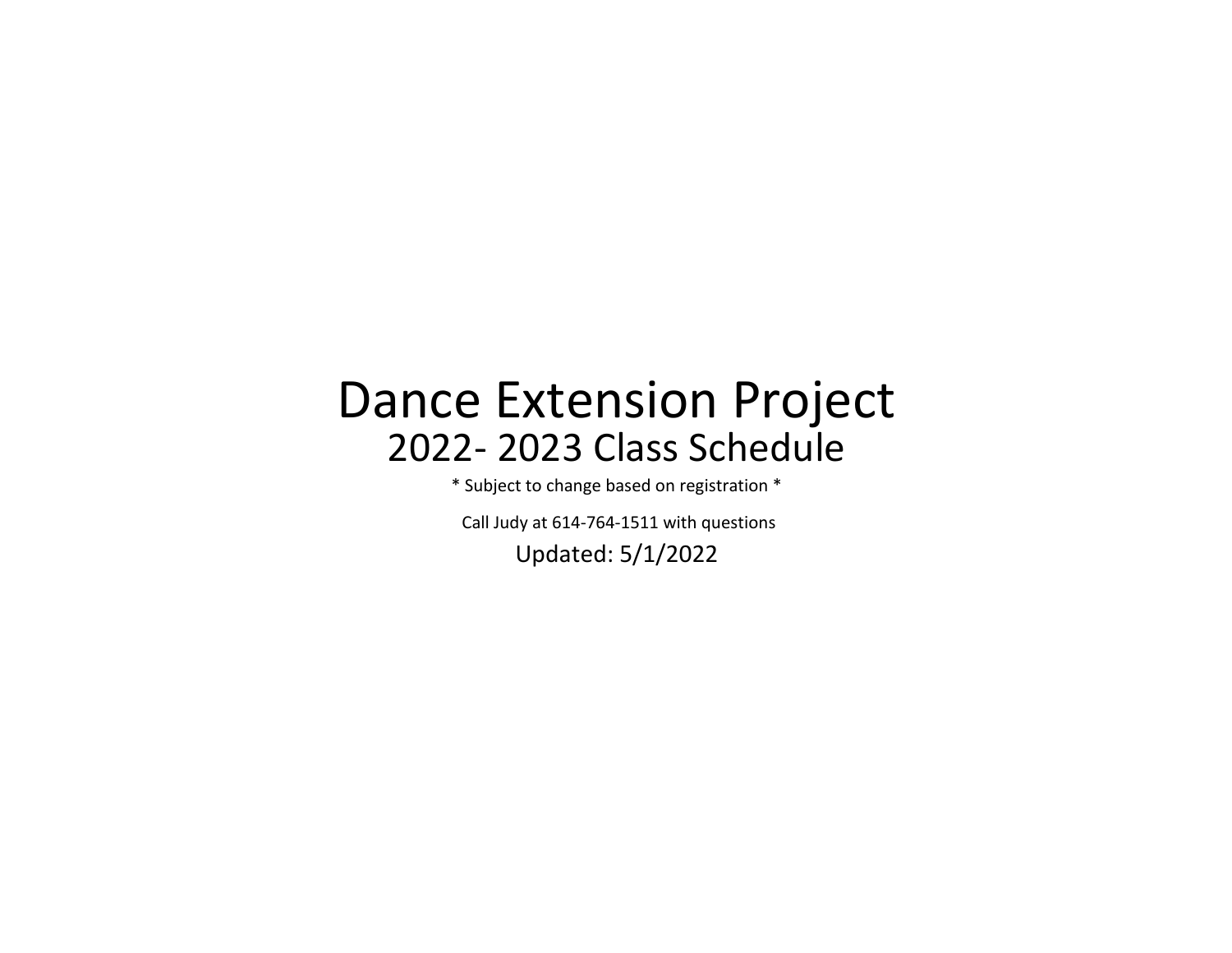|           | Monday         |             |         |                                            |             |           |                |                   |                |               |                      |                |  |  |
|-----------|----------------|-------------|---------|--------------------------------------------|-------------|-----------|----------------|-------------------|----------------|---------------|----------------------|----------------|--|--|
|           |                | Studio 1    |         |                                            | Studio 2    |           |                | Studio 3          |                | Studio 4      |                      |                |  |  |
|           | <b>Class</b>   | Students    | Teacher | <b>Class</b><br><b>Students</b><br>Teacher |             |           | <b>Class</b>   | <b>Students</b>   | Teacher        | Class         | <b>Students</b>      | Teacher        |  |  |
| 4:00 PM   |                |             |         |                                            |             |           |                |                   |                |               |                      |                |  |  |
| 4:15 PM   |                |             |         |                                            |             |           |                |                   |                |               |                      |                |  |  |
| 4:30 PM   |                |             |         |                                            |             |           | Dance/Tumble   | 5-7 years         | <b>DJ</b>      |               |                      |                |  |  |
| 4:45 PM   |                |             |         |                                            |             |           |                |                   |                |               |                      |                |  |  |
| 5:00 PM   | Intro to Dance | 3-4 years   | Judy    |                                            |             |           |                |                   |                |               |                      |                |  |  |
| 5:15 PM   |                |             |         |                                            |             |           | Ballet/Tap 2   | 5-7 years         | <b>DJ</b>      | Hip Hop       | Jr Company           | <b>Brianna</b> |  |  |
| 5:30 PM   | Ballet/Tap 2   | $4-6$ years | Madi    | Intro to Dance 2                           | $3-4$ years | Abbie     |                |                   |                |               |                      |                |  |  |
| 5:45 PM   |                |             |         |                                            |             |           |                |                   |                |               |                      |                |  |  |
| 6:00 PM   |                |             |         | Ballet/Tap                                 | $4-6$ years | Abbie     | AfroFusion     | <b>Sr Company</b> | Brianna        | <b>Tap</b>    | Jr Company           | <b>DJ</b>      |  |  |
| 6:15 PM   | Ballet/Jazz    | 5-7 years   | Madi    |                                            |             |           |                |                   |                |               |                      |                |  |  |
| 6:30 PM   |                |             |         |                                            |             |           |                |                   |                |               |                      |                |  |  |
| 6:45 PM   |                |             |         | Tap                                        | 7-11 years  | DJ        | <b>Hip Hop</b> | $12+$             | <b>Brianna</b> | <b>Ballet</b> | Jr /Sr Company Abbie |                |  |  |
| 7:00 PM   | Ballet         | 7-11 years  | Madi    |                                            |             |           |                |                   |                |               |                      |                |  |  |
| 7:15 PM   |                |             |         |                                            |             |           |                |                   |                |               |                      |                |  |  |
| 7:30 PM   |                |             |         | Ballet                                     | $12+$       | <b>DJ</b> | Hip Hop        | 7-11 years        | <b>Brianna</b> |               |                      |                |  |  |
| 7:45 PM   | Contemporary   | $10+$       | Abbie   |                                            |             |           |                |                   |                | Contemporary  | <b>Sr Company</b>    | Madi           |  |  |
| 8:00 PM   |                |             |         |                                            |             |           |                |                   |                |               |                      |                |  |  |
| 8:15 PM   |                |             |         |                                            |             |           |                |                   |                |               |                      |                |  |  |
| 8:30 PM   |                |             |         |                                            |             |           |                |                   |                |               |                      |                |  |  |
| 8:45 PM   |                |             |         |                                            |             |           |                |                   |                |               |                      |                |  |  |
| $9:00$ PM |                |             |         |                                            |             |           |                |                   |                |               |                      |                |  |  |

All class durations are 15 minute increments. Two blocks = 30 mintues, 3 blocks = 45 minutes, 4 blocks = 60 minutes, etc.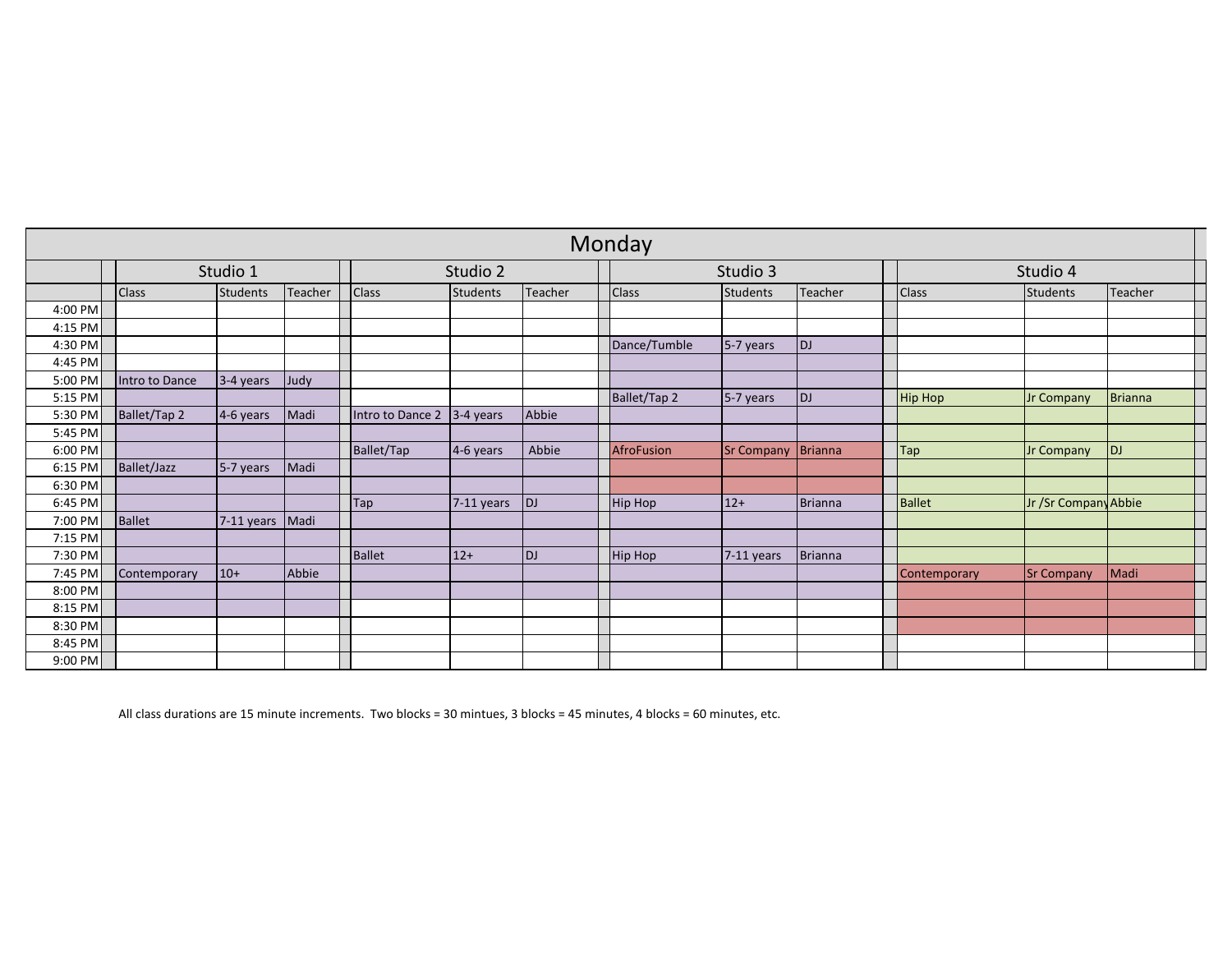|            | Tuesday        |                 |              |                    |                 |           |               |                |                     |         |                            |                   |              |  |
|------------|----------------|-----------------|--------------|--------------------|-----------------|-----------|---------------|----------------|---------------------|---------|----------------------------|-------------------|--------------|--|
|            |                | Studio 1        |              |                    | Studio 2        |           |               |                | Studio 3            |         |                            | Studio 4          |              |  |
|            | <b>Class</b>   | <b>Students</b> | Teacher      | <b>Class</b>       | <b>Students</b> | Teacher   | <b>Class</b>  |                | Students            | Teacher | <b>Class</b>               | Students          | Teacher      |  |
| 9:30 AM    | Intro to Dance | $3-4$ yrs       | <b>DJ</b>    |                    |                 |           |               |                |                     |         |                            |                   |              |  |
| $9:45$ AM  |                |                 |              |                    |                 |           |               |                |                     |         |                            |                   |              |  |
| 10:00 AM   | Ballet/Jazz    | 5-6 yrs         | DJ           | Mommy, Let's Dance | $2-3$ yrs       | Judy      |               |                |                     |         |                            |                   |              |  |
| $10:15$ AM |                |                 |              |                    |                 |           |               |                |                     |         |                            |                   |              |  |
| 10:30 AM   |                |                 |              |                    |                 |           |               |                |                     |         |                            |                   |              |  |
| 10:45 AM   | Ballet/Tap     | 4-5 yrs         | <b>DJ</b>    | Super Hero Hip Hop | $3-5$ years     | Judy      |               |                |                     |         |                            |                   |              |  |
| 11:00 AM   |                |                 |              |                    |                 |           |               |                |                     |         |                            |                   |              |  |
| 11:15 AM   |                |                 |              |                    |                 |           |               |                |                     |         |                            |                   |              |  |
| 11:30 AM   |                |                 |              |                    |                 |           |               |                |                     |         |                            |                   |              |  |
| 11:45 AM   |                |                 |              |                    |                 |           |               |                |                     |         |                            |                   |              |  |
| $\cdots$   |                |                 |              |                    |                 |           |               |                |                     |         |                            |                   |              |  |
| 4:00 PM    |                |                 |              |                    |                 |           |               |                |                     |         |                            |                   |              |  |
| 4:15 PM    |                |                 |              |                    |                 |           |               |                |                     |         |                            |                   |              |  |
| 4:30 PM    | Ballet/Tap     | 4-5 years       | Kamryn       |                    |                 |           |               |                |                     |         | Intro to Dance 2           | $3-4$ years       | <b>DJ</b>    |  |
| 4:45 PM    |                |                 |              | Intro to Dance     | 3-4 years       | Judy      |               |                |                     |         |                            |                   |              |  |
| 5:00 PM    |                |                 |              |                    |                 |           | <b>Ballet</b> |                | Apprentices Madi    |         | Ballet                     | <b>Sr Company</b> | <b>DJ</b>    |  |
| 5:15 PM    | Dance/Tumble   | 5-7 years       | Kamryn       | <b>Hip Hop</b>     | 7-11 years      | Brianna   |               |                |                     |         |                            |                   |              |  |
| 5:30 PM    |                |                 |              |                    |                 |           |               |                |                     |         |                            |                   |              |  |
| 5:45 PM    |                |                 |              |                    |                 |           |               |                |                     |         |                            |                   |              |  |
| 6:00 PM    | Jazz           | 7-11 years      | <b>Britt</b> | <b>Hip Hop</b>     | 8-12 years      | Brianna   | <b>Tap</b>    |                | Apprentices  DJ     |         | Dance Technique St Company |                   | Madi         |  |
| 6:15 PM    |                |                 |              |                    |                 |           |               |                |                     |         |                            |                   |              |  |
| 6:30 PM    |                |                 |              |                    |                 |           |               |                |                     |         |                            |                   |              |  |
| 6:45 PM    | Ballet/Jazz    | 5-7 years       | Madi         | <b>Ballet</b>      | 7-11 years      | DJ        |               | <b>Hip Hop</b> | Apprentices Brianna |         | Jazz                       | <b>Sr Company</b> | <b>Britt</b> |  |
| 7:00 PM    |                |                 |              |                    |                 |           |               |                |                     |         |                            |                   |              |  |
| $7:15$ PM  |                |                 |              |                    |                 |           |               |                |                     |         |                            |                   |              |  |
| 7:30 PM    | Jazz           | $12+$           | <b>Britt</b> | <b>Adult Tap</b>   | <b>Adults</b>   | <b>DJ</b> |               |                |                     |         | Modern                     | <b>Sr Company</b> | Brianna      |  |
| 7:45 PM    |                |                 |              |                    |                 |           |               |                |                     |         |                            |                   |              |  |
| 8:00 PM    |                |                 |              |                    |                 |           |               |                |                     |         |                            |                   |              |  |
| 8:15 PM    |                |                 |              |                    |                 |           |               |                |                     |         |                            |                   |              |  |
| 8:30 PM    |                |                 |              |                    |                 |           |               |                |                     |         |                            |                   |              |  |
| 8:45 PM    |                |                 |              |                    |                 |           |               |                |                     |         |                            |                   |              |  |
| 9:00 PM    |                |                 |              |                    |                 |           |               |                |                     |         |                            |                   |              |  |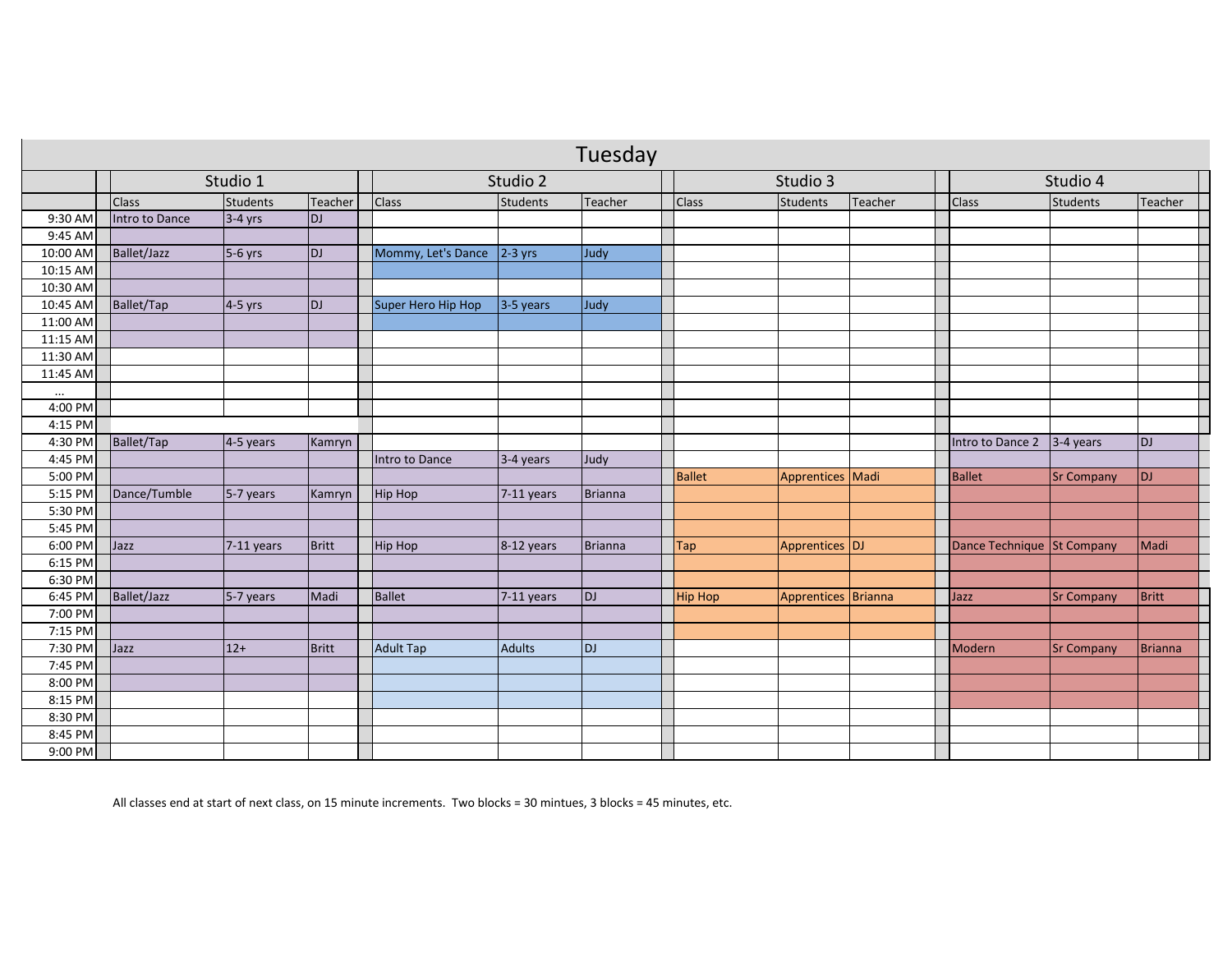|         | Wednesday         |                 |           |                              |             |       |       |                        |           |                |                   |               |      |  |
|---------|-------------------|-----------------|-----------|------------------------------|-------------|-------|-------|------------------------|-----------|----------------|-------------------|---------------|------|--|
|         |                   | Studio 1        |           |                              | Studio 2    |       |       |                        | Studio 3  |                | Studio 4          |               |      |  |
|         | Class             | <b>Students</b> | Teacher   | Teacher<br>Class<br>Students |             |       | Class | <b>Students</b>        | Teacher   | Class          | Students          | Teacher       |      |  |
| 1:00 PM |                   |                 |           |                              |             |       |       |                        |           |                |                   |               |      |  |
| 1:15 PM |                   |                 |           |                              |             |       |       |                        |           |                |                   |               |      |  |
| 1:30 AM |                   |                 |           |                              |             |       |       |                        |           |                |                   |               |      |  |
| 1:45 PM |                   |                 |           |                              |             |       |       |                        |           |                |                   |               |      |  |
| 2:00 PM |                   |                 |           |                              |             |       |       |                        |           |                |                   |               |      |  |
| 2:15 PM |                   |                 |           |                              |             |       |       |                        |           |                |                   |               |      |  |
| 2:30 PM |                   |                 |           |                              |             |       |       |                        |           |                |                   |               |      |  |
| --      |                   |                 |           |                              |             |       |       |                        |           |                |                   |               |      |  |
| 4:00 PM |                   |                 |           |                              |             |       |       |                        |           |                |                   |               |      |  |
| 4:15 PM |                   |                 |           |                              |             |       |       |                        |           |                |                   |               |      |  |
| 4:30 PM |                   |                 |           |                              |             |       |       |                        |           |                | Ballet/Tap        | 4-5 years     | Lexi |  |
| 4:45 PM |                   |                 |           |                              |             |       |       |                        |           |                |                   |               |      |  |
| 5:00 PM |                   |                 |           | Mommy, Let's Dance 2-3 years |             | Judy  |       | <b>Pre-Trainees</b>    | Pres      | Madi           |                   |               |      |  |
| 5:15 PM | Ballet/Jazz 2     | 5-7 years       | <b>DJ</b> |                              |             |       |       |                        |           |                | Dance & Tumble    | 4-6 years     | Lexi |  |
| 5:30 PM |                   |                 |           | Super Hero Hip Hop           | 3-5 years   | Judy  |       |                        |           |                |                   |               |      |  |
| 5:45 PM |                   |                 |           |                              |             |       |       |                        |           |                |                   |               |      |  |
| 6:00 PM | <b>Acro Dance</b> | 7-10 years      | Lexi      | Conditioning                 | App, Jr, Sr | Britt |       | <b>Princess Dance</b>  | 3-6 years | <b>DJ</b>      | Hip Hop Funk      | 5-8 years     | Madi |  |
| 6:15 PM |                   |                 |           |                              |             |       |       |                        |           |                |                   |               |      |  |
| 6:30 PM |                   |                 |           |                              |             |       |       |                        |           |                |                   |               |      |  |
| 6:45 PM | Tap               | 7-10 years      | Lexi      |                              |             |       |       | <b>Musical Theater</b> | $10+$     | $\overline{D}$ | Dance Team Skills | $10+$         | Madi |  |
| 7:00 PM |                   |                 |           | <b>Beg Breakdancing</b>      | 7-10 years  | Kwick |       |                        |           |                |                   |               |      |  |
| 7:15 PM |                   |                 |           |                              |             |       |       |                        |           |                |                   |               |      |  |
| 7:30 PM |                   |                 |           |                              |             |       |       |                        |           |                | Adult Ballet      | <b>Adults</b> | Lexi |  |
| 7:45 PM |                   |                 |           | <b>Adv Breakdancing</b>      | $12+$       | Kwick |       |                        |           |                |                   |               |      |  |
| 8:00 PM |                   |                 |           |                              |             |       |       |                        |           |                |                   |               |      |  |
| 8:15 PM |                   |                 |           |                              |             |       |       |                        |           |                |                   |               |      |  |
| 8:30 PM |                   |                 |           |                              |             |       |       |                        |           |                |                   |               |      |  |
| 8:45 PM |                   |                 |           |                              |             |       |       |                        |           |                |                   |               |      |  |
| 9:00 PM |                   |                 |           |                              |             |       |       |                        |           |                |                   |               |      |  |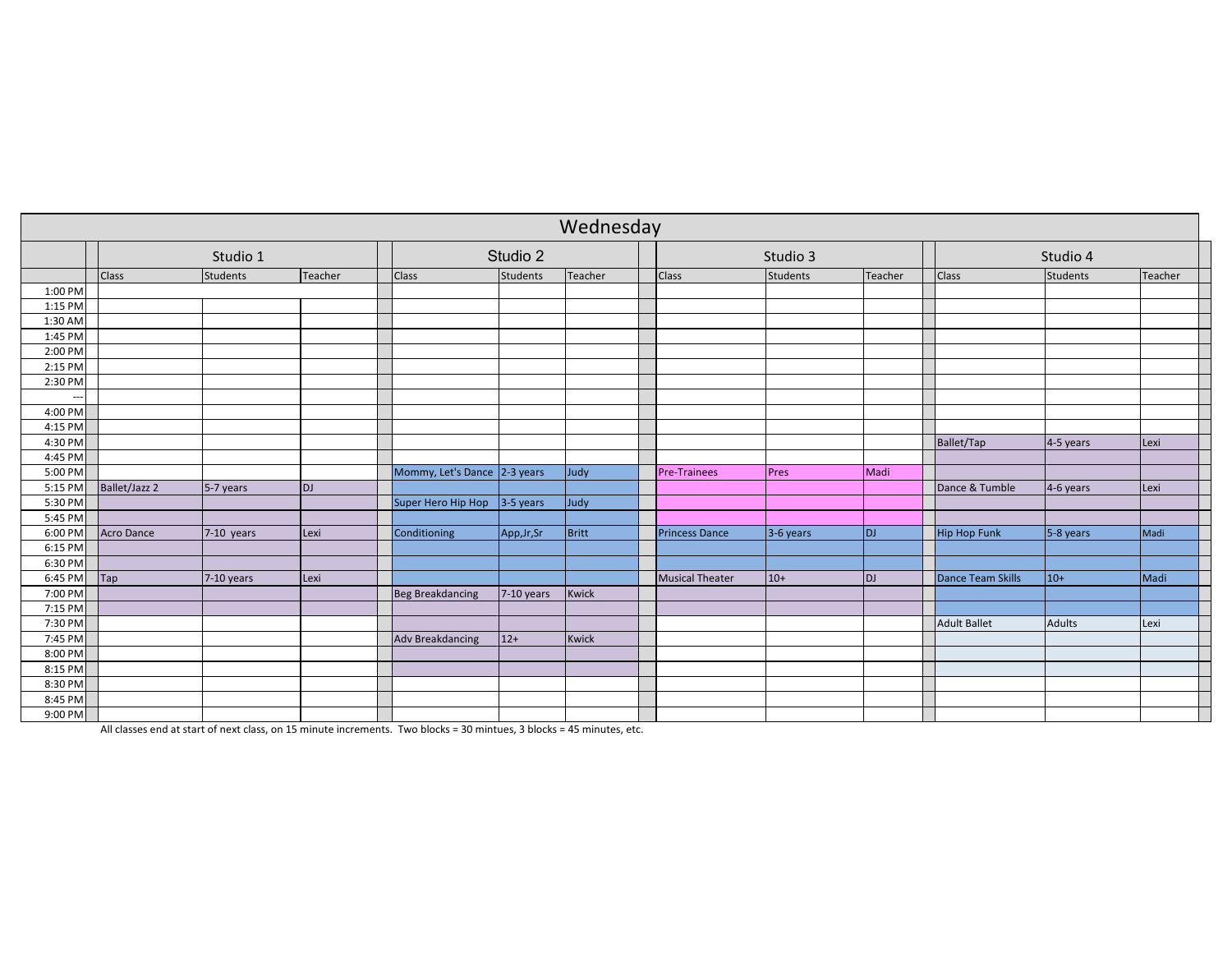|          | Thursday                 |             |         |                                     |                 |              |              |                              |         |              |           |              |  |  |
|----------|--------------------------|-------------|---------|-------------------------------------|-----------------|--------------|--------------|------------------------------|---------|--------------|-----------|--------------|--|--|
|          |                          | Studio 1    |         |                                     | Studio 2        |              |              | Studio 3                     |         |              | Studio 4  |              |  |  |
|          | <b>Class</b>             | Students    | Teacher | <b>Class</b><br>Students<br>Teacher |                 |              | <b>Class</b> | Students                     | Teacher | <b>Class</b> | Students  | Teacher      |  |  |
| $\cdots$ |                          |             |         |                                     |                 |              |              |                              |         |              |           |              |  |  |
| 4:00 PM  |                          |             |         |                                     |                 |              |              |                              |         |              |           |              |  |  |
| 4:15 PM  |                          |             |         |                                     |                 |              |              |                              |         |              |           |              |  |  |
| 4:30 PM  | Ballet/Tap               | $4-5$ years | Kamryn  |                                     |                 |              |              |                              |         |              |           |              |  |  |
| 4:45 PM  |                          |             |         |                                     |                 |              |              |                              |         | Ballet/Jazz  | 5-8 years | <b>Britt</b> |  |  |
| 5:00 PM  |                          |             |         | Intro to Dance                      | 3-4 years       | Judy         | Tap          | <b>Trainees</b><br><b>DJ</b> |         |              |           |              |  |  |
| 5:15 PM  | Ballet/Tap 2             | $5-8$ years | Kamryn  |                                     |                 |              |              |                              |         |              |           |              |  |  |
| 5:30 PM  |                          |             |         | Jazz                                | <b>Trainees</b> | <b>Britt</b> | <b>Tap</b>   | Seniors<br> D                |         | Contemporary | IJr       | Madi         |  |  |
| 5:45 PM  |                          |             |         |                                     |                 |              |              |                              |         |              |           |              |  |  |
| 6:00 PM  | Dance/Tumble             | 5-8 years   | Kamryn  |                                     |                 |              |              |                              |         |              |           |              |  |  |
| 6:15 PM  |                          |             |         | Ballet                              | <b>Trainees</b> | Madi         | Ballet       | D <br>Apprentices            |         | Jazz         | Jrs & Srs | Britt        |  |  |
| 6:30 PM  |                          |             |         |                                     |                 |              |              |                              |         |              |           |              |  |  |
| 6:45 PM  | Hip Hop                  | 7-11 years  | Kamryn  |                                     |                 |              |              |                              |         |              |           |              |  |  |
| 7:00 PM  |                          |             |         | Ballet                              | $12+$           | Madi         |              |                              |         |              |           |              |  |  |
| 7:15 PM  |                          |             |         |                                     |                 |              | Jazz         | Apprentices                  | Britt   | Ballet       | Jrs & Srs | <b>DJ</b>    |  |  |
| 7:30 PM  | Contemporary/LyricaL 10+ |             | Kamryn  |                                     |                 |              |              |                              |         |              |           |              |  |  |
| 7:45 PM  |                          |             |         |                                     |                 |              |              |                              |         |              |           |              |  |  |
| 8:00 PM  |                          |             |         |                                     |                 |              |              |                              |         |              |           |              |  |  |
| 8:15 PM  |                          |             |         |                                     |                 |              |              |                              |         |              |           |              |  |  |
| 8:30 PM  |                          |             |         |                                     |                 |              |              |                              |         |              |           |              |  |  |
| 8:45 PM  |                          |             |         |                                     |                 |              |              |                              |         |              |           |              |  |  |
| 9:00 PM  |                          |             |         |                                     |                 |              |              |                              |         |              |           |              |  |  |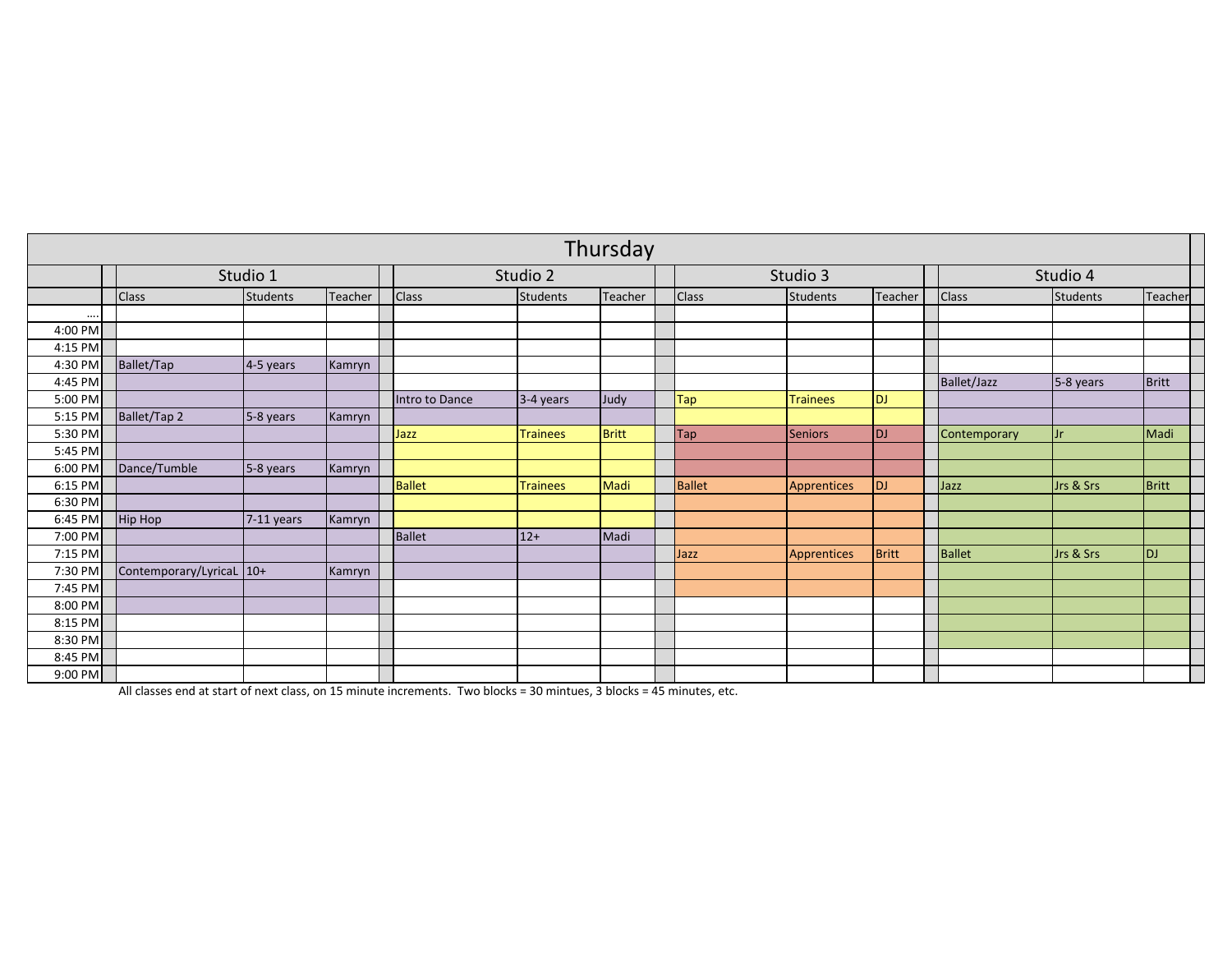|          | Friday |                       |                 |              |  |                            |                  |      |  |          |                      |  |                      |           |         |  |  |
|----------|--------|-----------------------|-----------------|--------------|--|----------------------------|------------------|------|--|----------|----------------------|--|----------------------|-----------|---------|--|--|
|          |        |                       | Studio 1        |              |  |                            | Studio 2         |      |  | Studio 3 |                      |  |                      | Studio 4  |         |  |  |
|          |        | <b>Class</b>          | <b>Students</b> | Teache Class |  |                            | Students Teacher |      |  |          | Class Stu Tead Class |  |                      | Students  | Teacher |  |  |
| 9:00 AM  |        |                       |                 |              |  |                            |                  |      |  |          |                      |  |                      |           |         |  |  |
| 9:15 AM  |        |                       |                 |              |  |                            |                  |      |  |          |                      |  |                      |           |         |  |  |
| 9:30 AM  |        | Ballet/Tap 4-5 years  |                 | <b>DJ</b>    |  |                            |                  |      |  |          |                      |  |                      |           |         |  |  |
| 9:45 AM  |        |                       |                 |              |  |                            |                  |      |  |          |                      |  |                      |           |         |  |  |
| 10:00 AM |        |                       |                 |              |  | Intro to Dance             | $2-3$ years Judy |      |  |          |                      |  |                      |           |         |  |  |
| 10:15 AM |        | Ballet/Jazz 5-7 years |                 | <b>DJ</b>    |  |                            |                  |      |  |          |                      |  |                      |           |         |  |  |
| 10:30 AM |        |                       |                 |              |  |                            |                  |      |  |          |                      |  | <b>Tumbling Tots</b> | $5-6$ yrs | Judy    |  |  |
| 10:45 AM |        |                       |                 |              |  |                            |                  |      |  |          |                      |  |                      |           |         |  |  |
| 11:00 AM |        | Princess Da 3-5 yrs   |                 | <b>DJ</b>    |  | Mommy, Let's Dance 2-3 yrs |                  | Judy |  |          |                      |  |                      |           |         |  |  |
| 11:15 AM |        |                       |                 |              |  |                            |                  |      |  |          |                      |  |                      |           |         |  |  |
| 11:30 AM |        |                       |                 |              |  |                            |                  |      |  |          |                      |  |                      |           |         |  |  |
| 11:45 AM |        |                       |                 |              |  |                            |                  |      |  |          |                      |  |                      |           |         |  |  |
| 12:00 PM |        |                       |                 |              |  |                            |                  |      |  |          |                      |  |                      |           |         |  |  |
| 12:15 PM |        |                       |                 |              |  |                            |                  |      |  |          |                      |  |                      |           |         |  |  |
| $***$    |        |                       |                 |              |  |                            |                  |      |  |          |                      |  |                      |           |         |  |  |
|          |        |                       |                 |              |  |                            |                  |      |  |          |                      |  |                      |           |         |  |  |
|          |        |                       |                 |              |  |                            |                  |      |  |          |                      |  |                      |           |         |  |  |
|          |        |                       |                 |              |  |                            |                  |      |  |          |                      |  |                      |           |         |  |  |
|          |        |                       |                 |              |  |                            |                  |      |  |          |                      |  |                      |           |         |  |  |
|          |        |                       |                 |              |  |                            |                  |      |  |          |                      |  |                      |           |         |  |  |
|          |        |                       |                 |              |  |                            |                  |      |  |          |                      |  |                      |           |         |  |  |
|          |        |                       |                 |              |  |                            |                  |      |  |          |                      |  |                      |           |         |  |  |